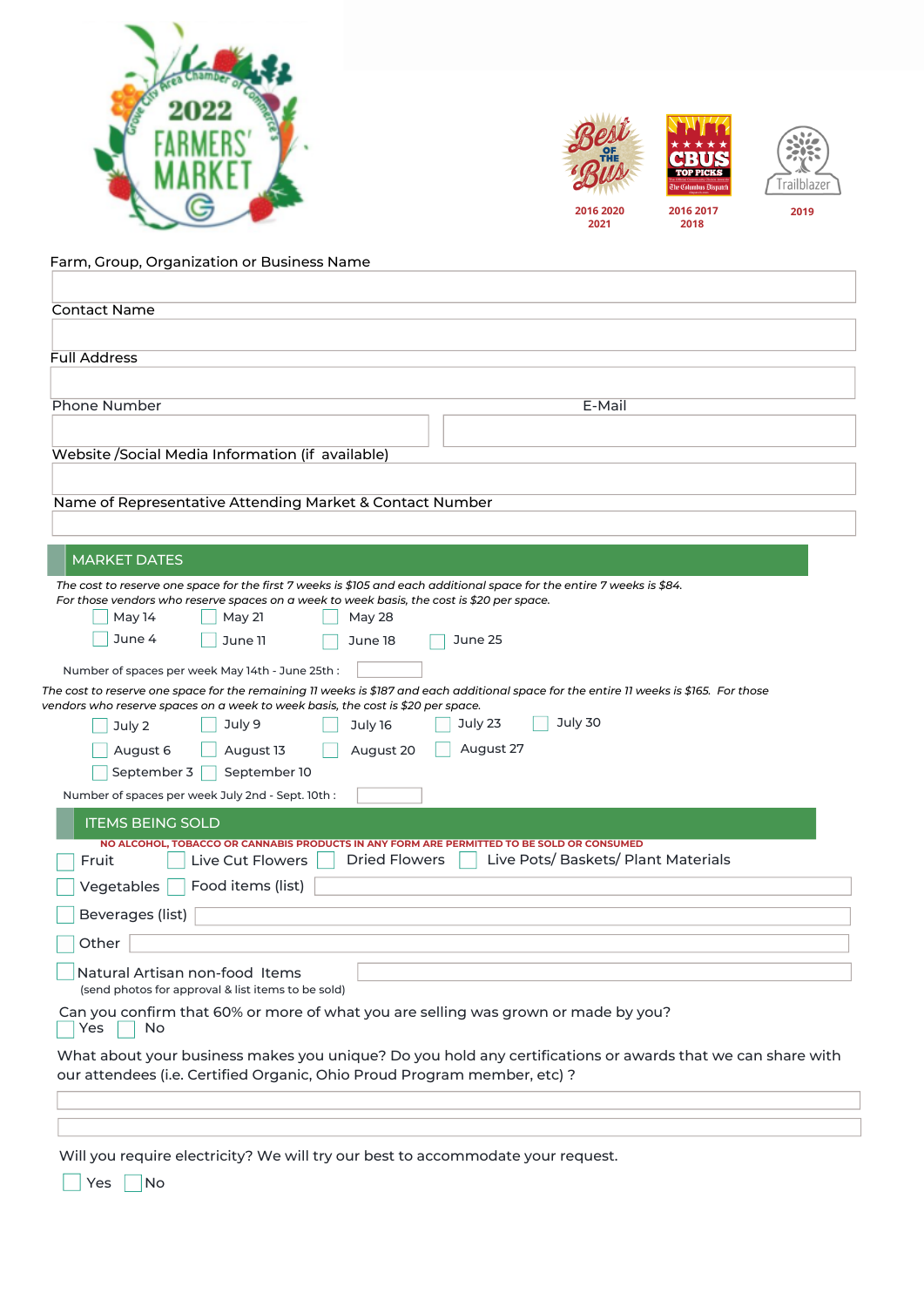I have read the rules and policies for the Grove City Chamber's Farmers' Market and agree to abide by the said rules as designated by the Market Master.

| Signature: |  |
|------------|--|
| Date:      |  |

## PAYMENT INFORMATION

Credit card, cash and check are all accepted as payment. Checks should be made out to the Grove City Area Chamber of Commerce or GCACC. If you choose to pay by credit card, you may do so by proving the following information. If billing address is different than address on front of application, please provide full address:

If you choose to pay by credit card, you may do so by proving the following information. If billing address is different than address on front of application, please provide full address:

| Name on Card                          |  |
|---------------------------------------|--|
| Credit Card Number                    |  |
| <b>Expiration Date</b><br>V-Code      |  |
| Full Billing Address (if different) [ |  |

Return to : The Grove City Area Chamber of Commerce 4069 Broadway, Grove City, OH 43123 Phone: 614-875-9762 Fax: 614-875-1510 marilyn@gcchamber.org or heather@gcchamber.org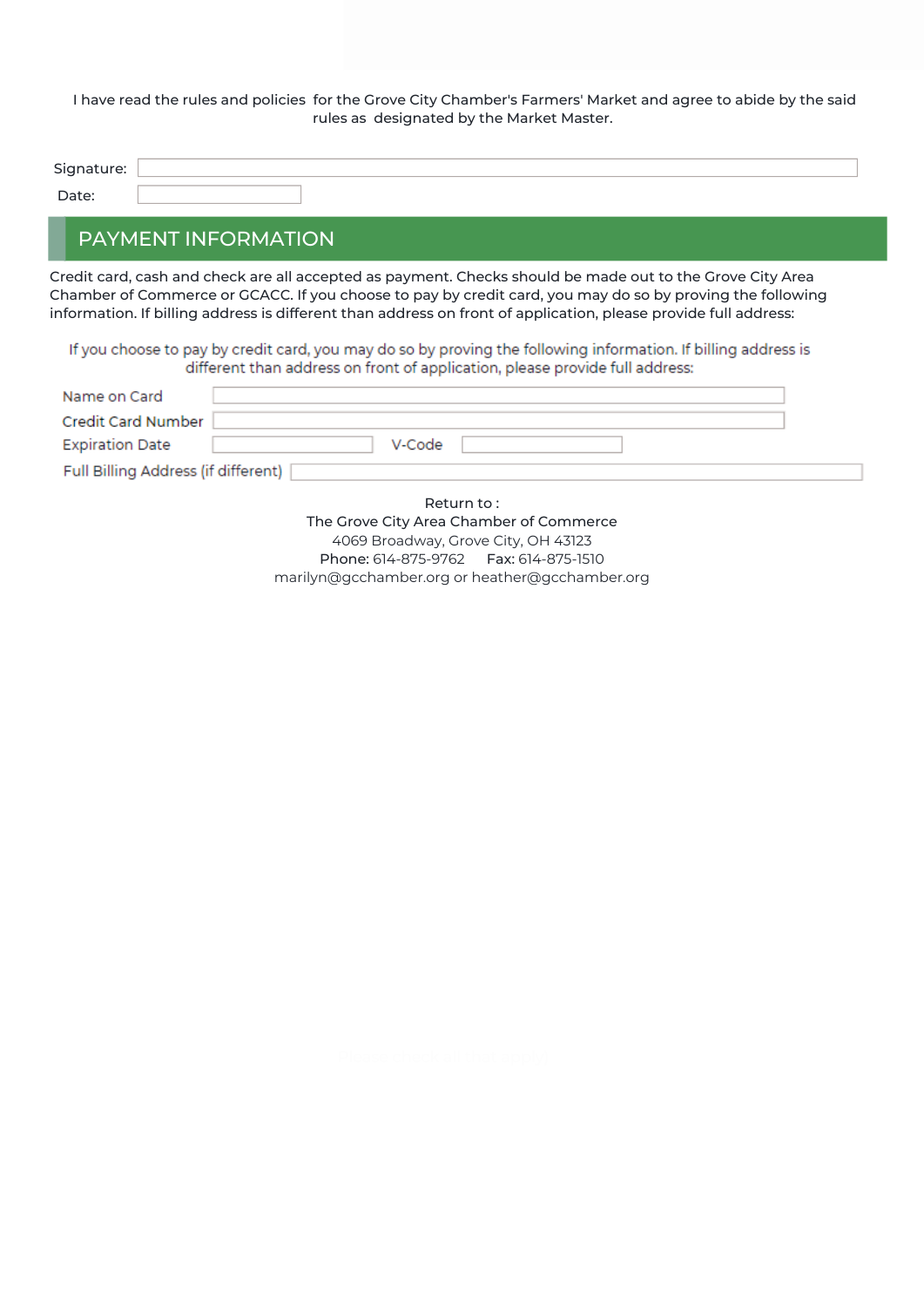



## 2022 Grove City Chamber Farmers' Market Rules & Policies

1. Market Location and Dates: The Grove City Chamber Farmers' Market will be held in Historic Grove City Town Center, every Saturday from May 14th – September 10th from 8:00 a.m. and closes at 12:00 Noon. The GPS location for the Market is 3044 Park Street, Grove City, OH 43123.

2. Vendor Fees: Vendors must submit an application to the Grove City Area Chamber of Commerce with checks made payable to "The Grove City Area Chamber of Commerce". Cash and credit card are also accepted. Application deadline is Friday, April 1, 2022.Applications after April 1, 2022, may be considered if space is available. Vendors will be notified of acceptance no later than Friday, April 15, 2022. The Grove City Chamber Farmers' Market committee reserves the right to decline vendor from participating.

Fees for the Market are as follows:

| Dates                                  | 1 Space | <b>Additional Space</b> |
|----------------------------------------|---------|-------------------------|
| May 14th - September 10th              | \$294   | \$249                   |
| Week-to-week May 14th - September 10th | \$20    | \$15                    |
| May 14th - June 25th                   | \$105   | S84                     |
| July 2 - September 10th                | \$187   | \$165                   |

3. Only fully paid market vendors will be listed on the Grove City Area Chamber of Commerce Website and social media.

4. Space is not guaranteed for those with less than 4 reserved market days.

5. Refunds: "No-show" vendors are not eligible for a refund. The Market Master reserves the right to remove vendors who miss more than 3 registered market days. The Grove City Chamber Farmers' Market reserves the right to cancel participation at future markets should tardiness, product quality or other factors impede the Market's success.

6. Vendor Set-up Vendors will set up between 7:00 a.m. to 7:45 a.m. and must have their space ready by 8:00 a.m. The designated Market Master reserves the right to prohibit a vendor from setting up if arrival is after 7:45 a.m. Vendor must display vendors license during every market registered. License to be provided by Market Master. Vendors must stay until Noon. Should weather conditions because such that the Market Master feels it is best to close the Market early, they will notify vendors.

7. Vendor is to clean up their space(s) at the close of each market day. No trash or debris may be left in the market area. Maximum of 1 secured large bag of trash may be left next to a city trash can. Trash cannot be placed any city-owned dumpsters.

8. Tables and tents are not provided. Tents, which are required, must be sturdy, have no larger than a 10' x 10' canopy and must be secured with APPROPRIATE tent weights. Tables and tents may not impede pedestrian traffic.

9. Vendor spaces and parking. Spaces are roughly 10' x 10' and priority will be given to returning full-time vendors, who pay in advance for the season. All other applicants will be placed on a first come, first-serve basis. Spaces will be assigned to minimize any vacant spaces and most spaces include parking.